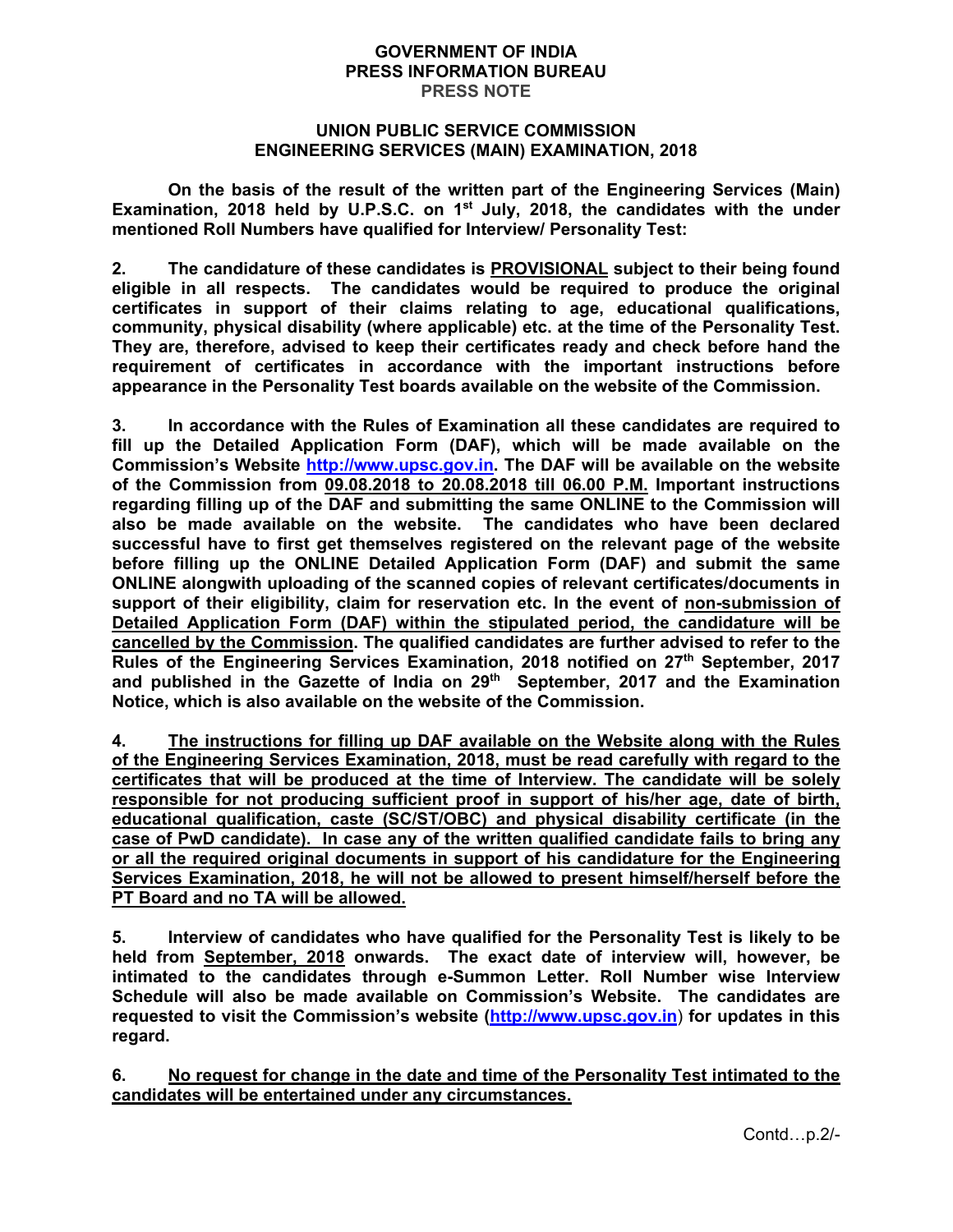**7. The mark-sheets of candidates who have not qualified, will be uploaded on the Commission's Website after the publication of the final result (after conducting Personality Test) and will remain available on the Website for a period of 60 days.** 

**8. The candidates can access the marks-sheets after keying in their Roll Numbers and date of birth. The printed/hard copies of the marks-sheet would, however, be issued by UPSC to candidates based on specific request accompanied by a self addressed stamped envelope. Candidates desirous of obtaining printed/hard copies of the marks sheets should make the request within thirty days of the display of the marks on the Commission's Website, beyond which such requests would not be entertained.** 

**9. The result will also be available on the U.P.S.C.'s Website http://www.upsc.gov.in.** 

**10. Union Public Service Commission has a Facilitation Counter at its campus. Candidates may obtain any information/clarification regarding their examination/ result on working days between 10.00 A.M. to 5.00 P.M. in person or over Telephone Nos. 23388088, (011)-23385271/23381125/23098543 from this counter.** 

**11. In case a candidate faces any difficulty during filling-up of online Detailed Application Form, he/she may contact the Telephone No.23388088/23381125 Ext.4331/ 4340 on all working days between 10.00 A.M. to 5.00 P.M.** 

**MOBILE PHONES ARE BANNED IN THE CAMPUS OF UPSC EXAM. HALLS** 

**UNION PUBLIC SERVICE COMMISSION NEW DELHI – 110069, Dated the 2nd August, 2018. 11, Shravana, Saka 1940**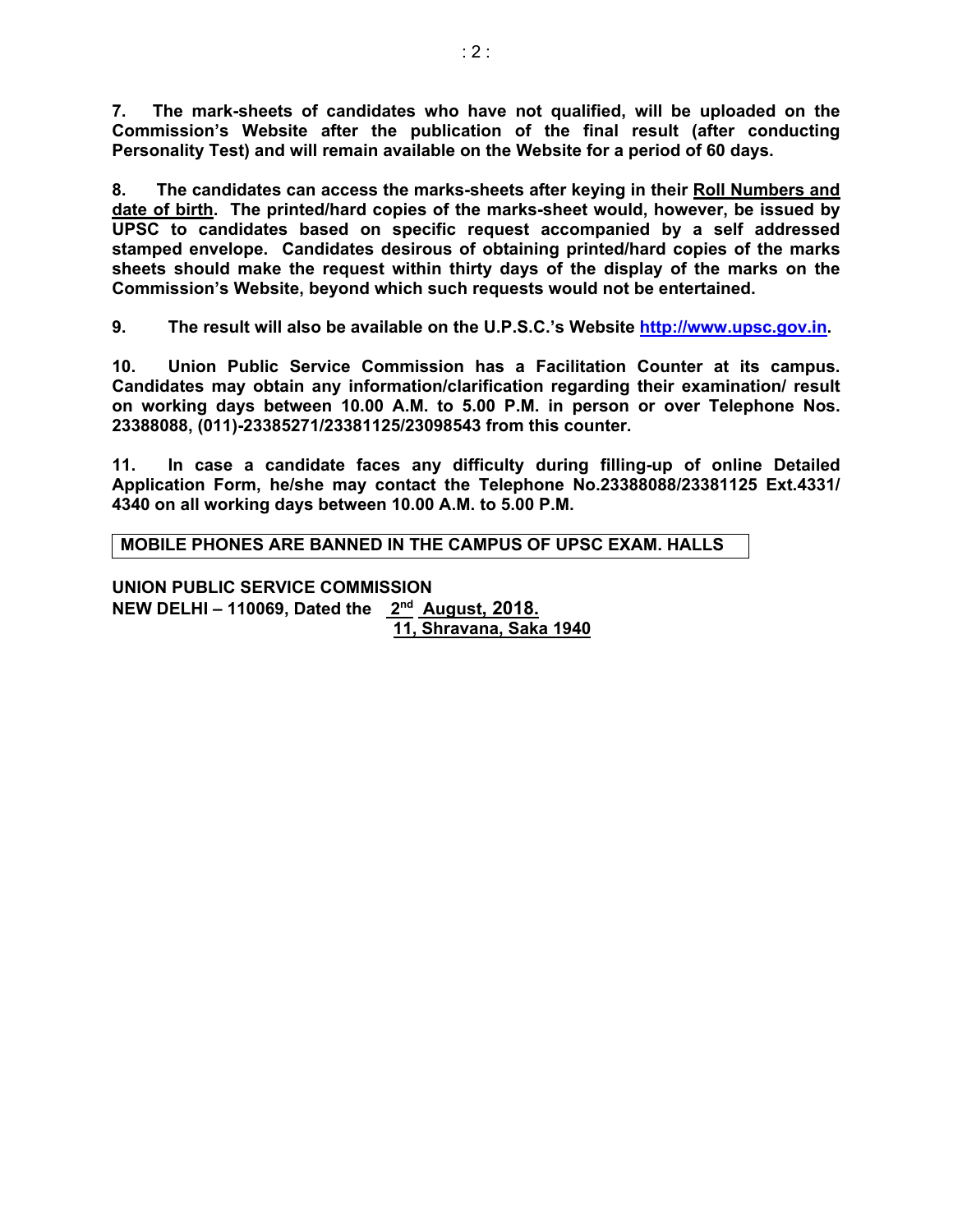$\mathcal{L}_\text{max} = \mathcal{L}_\text{max} = \mathcal{L}_\text{max} = \mathcal{L}_\text{max} = \mathcal{L}_\text{max} = \mathcal{L}_\text{max} = \mathcal{L}_\text{max} = \mathcal{L}_\text{max} = \mathcal{L}_\text{max} = \mathcal{L}_\text{max} = \mathcal{L}_\text{max} = \mathcal{L}_\text{max} = \mathcal{L}_\text{max} = \mathcal{L}_\text{max} = \mathcal{L}_\text{max} = \mathcal{L}_\text{max} = \mathcal{L}_\text{max} = \mathcal{L}_\text{max} = \mathcal{$ 

## SERVICE:**CIVIL ENGINEERING**

| 0100263 | 0200061 | 0200296 | 0200988 | 0201359 | 0201739 | 0201819 | 0201863 | 0201977 |
|---------|---------|---------|---------|---------|---------|---------|---------|---------|
| 0400322 | 0400485 | 0400826 | 0401036 | 0401256 | 0401445 | 0402638 | 0402907 | 0403100 |
| 0403353 | 0403719 | 0403940 | 0405351 | 0500027 | 0500320 | 0500942 | 0501264 | 0501771 |
| 0502618 | 0505151 | 0505185 | 0505341 | 0505625 | 0600327 | 0600834 | 0600963 | 0601465 |
| 0601870 | 0602812 | 0603258 | 0800047 | 0800075 | 0800275 | 0800332 | 0800367 | 0800479 |
| 0800574 | 0800585 | 0800597 | 0800689 | 0800726 | 0801037 | 0801067 | 0801120 | 0801141 |
| 0801186 | 0801197 | 0801259 | 0801282 | 0801387 | 0801427 | 0801466 | 0801476 | 0801599 |
| 0801692 | 0801792 | 0801847 | 0801879 | 0801913 | 0801928 | 0801972 | 0801982 | 0801988 |
| 0801999 | 0802110 | 0802114 | 0802167 | 0802253 | 0802268 | 0802276 | 0802341 | 0802375 |
| 0802376 | 0802426 | 0802572 | 0802581 | 0802588 | 0802673 | 0802686 | 0802687 | 0802776 |
| 0802782 | 0802842 | 0802852 | 0802924 | 0803043 | 0803147 | 0803223 | 0803286 | 0803404 |
| 0803406 | 0803456 | 0803490 | 0803499 | 0803542 | 0803567 | 0803640 | 0803676 | 0803750 |
| 0803756 | 0803824 | 0803882 | 0803889 | 0803944 | 0804100 | 0804135 | 0804136 | 0804147 |
| 0804208 | 0804241 | 0804313 | 0804498 | 0804578 | 0804600 | 0804670 | 0804685 | 0804698 |
| 0804816 | 0804944 | 0804958 | 0805012 | 0805099 | 0805212 | 0805216 | 0805273 | 0805341 |
| 0805360 | 0805378 | 0805504 | 0805547 | 0805657 | 0805692 | 0805725 | 0805827 | 0805995 |
| 0806011 | 0806033 | 0806050 | 0806101 | 0806233 | 0806323 | 0806359 | 0806427 | 0806523 |
| 0806548 | 0806589 | 0806702 | 0806741 | 0806746 | 0806763 | 0806795 | 0806822 | 0806828 |
| 0806843 | 0806857 | 0806870 | 0806910 | 0806916 | 0806919 | 0806992 | 0807158 | 0807249 |
| 0807372 | 0807411 | 0807524 | 0807534 | 0807552 | 0807605 | 0807610 | 0807620 | 0807636 |
| 0807648 | 0807653 | 0807703 | 0807809 | 0807844 | 0807870 | 0807902 | 0807967 | 0807971 |
| 0807990 | 0808012 | 0808050 | 0808056 | 0808087 | 0808088 | 0808092 | 0808110 | 0808123 |
| 0808160 | 0808172 | 0808197 | 0808244 | 0808249 | 0808285 | 0808293 | 0808494 | 0808513 |
| 0808671 | 0808702 | 0808803 | 0808879 | 0808957 | 0809028 | 0809037 | 0809043 | 0809085 |
| 0809118 | 0809164 | 0809301 | 0809319 | 0809398 | 0809492 | 0809567 | 0809574 | 0809663 |
| 0809664 | 0809675 | 0809710 | 0809781 | 0809789 | 0809803 | 0809894 | 0809931 | 0810009 |
| 0810012 | 0810112 | 0810199 | 0810218 | 0810260 | 0810262 | 0810269 | 0810385 | 0810386 |
| 0810396 | 0810409 | 0810464 | 0810539 | 0810601 | 0810719 | 0810758 | 0810804 | 0810932 |
| 0811106 | 0811146 | 0811168 | 0811200 | 0811407 | 0811426 | 0811433 | 0811451 | 0811497 |
| 0811524 | 0811536 | 0811547 | 0811570 | 0811625 | 0811712 | 0811838 | 0811930 | 0812013 |
| 0812030 | 0812096 | 0812295 | 0812343 | 0812357 | 0812407 | 0812434 | 0812470 | 0812510 |
| 0812512 | 0812549 | 0812706 | 0812736 | 0812770 | 0812779 | 0812780 | 0812783 | 0812957 |
| 0813020 | 0813074 | 0813242 | 0813252 | 0813262 | 0813308 | 0813314 | 0813443 | 0813478 |
| 0813562 | 0813628 | 0813680 | 0813867 | 0813903 | 0813952 | 0814009 | 0814036 | 0814142 |
| 0814203 | 0814391 | 0814403 | 0814486 | 0814499 | 0814520 | 0814548 | 0814569 | 0814584 |
| 0814598 | 0814611 | 0814630 | 0814667 | 0814671 | 0814698 | 0814779 | 0814820 | 0814842 |
| 0815022 | 0815029 | 0815090 | 0815093 | 0815128 | 0815172 | 0815455 | 0815530 | 0815632 |
| 0815669 | 0815777 | 0815793 | 0815796 | 0815802 | 0815840 | 0816005 | 0816056 | 0816093 |
| 0816148 | 0816164 | 0816298 | 0816317 | 0816319 | 0816460 | 0816724 | 0816912 | 0817103 |
| 0817121 | 0817125 | 0817230 | 0817546 | 0817603 | 0817618 | 0817677 | 0817703 | 0817721 |
| 0817734 | 1000437 | 1001027 | 1002123 | 1003314 | 1003321 | 1003860 | 1004281 | 1004515 |
| 1005137 | 1005246 | 1005517 | 1006183 | 1007149 | 1008794 | 1100184 | 1100264 | 1100402 |
| 1100661 | 1100686 | 1101125 | 1101533 | 1101874 | 1101923 | 1102299 | 1102975 | 1103150 |
| 1103510 | 1103785 | 1103845 | 1103912 | 1104000 | 1104074 | 1104172 | 1104195 | 1104444 |
| 1105297 | 1105982 | 1105984 | 1106019 | 1106083 | 1106183 | 1200248 | 1200468 | 1201852 |
| 1204280 | 1301761 | 1302084 | 1400486 | 1401418 | 1401522 | 1401641 | 1401983 | 1402027 |
| 1500664 | 1501017 | 1501371 | 1900246 | 1900916 | 1902141 | 2100050 | 2100186 | 2100188 |
| 2100190 | 2100201 | 2600042 | 2600436 | 2600522 | 2600653 | 2600837 | 2600958 | 2601299 |
| 2601440 | 2601512 | 2602042 | 2602997 | 2603007 | 2603772 | 2603830 | 2603892 | 2604046 |
| 2604884 | 2605079 | 2605450 | 3400282 | 3500218 | 3500253 | 3500381 | 3500524 | 3501059 |
| 3501239 | 3501290 | 3501560 | 3600158 | 3900105 | 4100086 | 4100214 | 4101174 | 4101567 |
| 4300050 | 4900545 | 4900904 | 5000351 | 5000703 | 5101092 | 5200178 |         |         |
|         |         |         |         |         |         |         |         |         |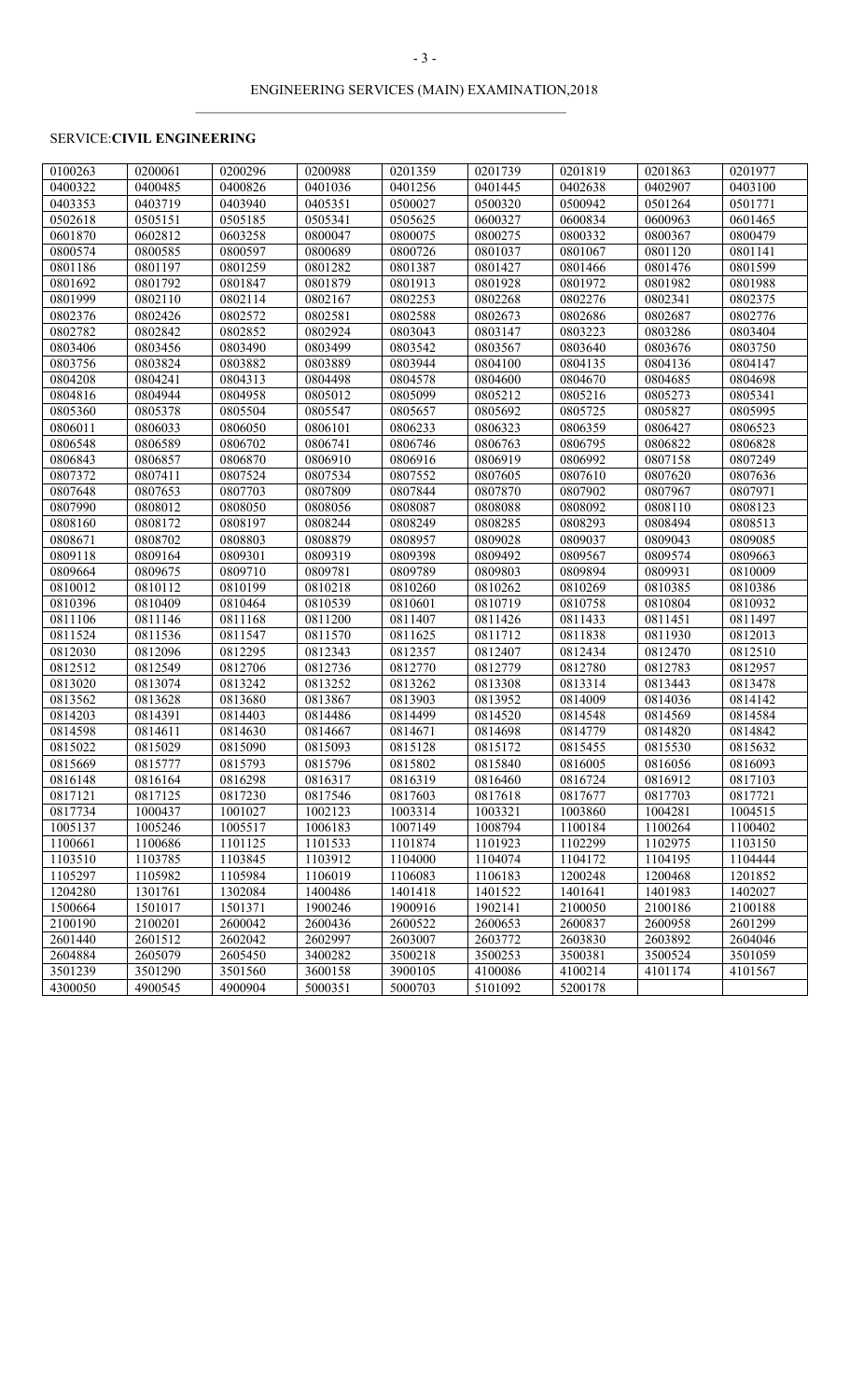$\mathcal{L}_\text{max} = \mathcal{L}_\text{max} = \mathcal{L}_\text{max} = \mathcal{L}_\text{max} = \mathcal{L}_\text{max} = \mathcal{L}_\text{max} = \mathcal{L}_\text{max} = \mathcal{L}_\text{max} = \mathcal{L}_\text{max} = \mathcal{L}_\text{max} = \mathcal{L}_\text{max} = \mathcal{L}_\text{max} = \mathcal{L}_\text{max} = \mathcal{L}_\text{max} = \mathcal{L}_\text{max} = \mathcal{L}_\text{max} = \mathcal{L}_\text{max} = \mathcal{L}_\text{max} = \mathcal{$ 

# SERVICE:**MECHANICAL ENGINEERING**

| 0102569 | 0102595 | 0103574 | 0104652 | 0104806 | 0202273 | 0202337 | 0202659 | 0202774 |
|---------|---------|---------|---------|---------|---------|---------|---------|---------|
| 0202779 | 0203252 | 0204212 | 0204435 | 0204747 | 0204853 | 0304031 | 0304119 | 0304344 |
| 0305050 | 0406079 | 0407240 | 0407675 | 0407756 | 0407787 | 0408294 | 0408389 | 0408665 |
| 0409794 | 0410206 | 0410457 | 0410477 | 0410503 | 0410668 | 0410965 | 0411215 | 0505876 |
| 0506255 | 0506398 | 0506564 | 0506774 | 0506950 | 0507189 | 0507261 | 0507429 | 0507500 |
| 0507609 | 0508703 | 0508944 | 0510306 | 0512020 | 0512884 | 0513281 | 0603596 | 0603629 |
| 0605259 | 0605278 | 0605930 | 0606391 | 0703457 | 0703898 | 0704148 | 0817782 | 0817785 |
| 0817896 | 0817897 | 0817978 | 0817981 | 0818033 | 0818050 | 0818091 | 0818346 | 0818443 |
| 0818526 | 0818602 | 0818925 | 0819112 | 0819221 | 0819383 | 0819419 | 0819626 | 0819796 |
| 0819801 | 0819851 | 0819904 | 0819912 | 0819999 | 0820006 | 0820152 | 0820194 | 0820308 |
| 0820347 | 0820677 | 0820706 | 0820709 | 0820722 | 0820966 | 0821053 | 0821210 | 0821224 |
| 0821297 | 0821311 | 0821355 | 0821417 | 0821434 | 0821484 | 0821773 | 0821864 | 0821882 |
| 0821891 | 0821909 | 0821943 | 0822024 | 0822029 | 0822263 | 0822292 | 0822298 | 0822324 |
| 0822330 | 0822363 | 0822376 | 0822536 | 0822546 | 0822592 | 0822604 | 0822616 | 0822783 |
| 0822800 | 0822889 | 0822898 | 0822951 | 0823121 | 0823122 | 0823465 | 0823501 | 0823824 |
| 0823856 | 0823989 | 0824006 | 0824053 | 0824088 | 0824118 | 0824313 | 0824336 | 0824496 |
| 0824701 | 0824879 | 0824941 | 0824976 | 0825592 | 0825805 | 0825817 | 0825937 | 0825988 |
| 0826132 | 0826206 | 0826226 | 0826367 | 0826591 | 0826659 | 0826861 | 0826969 | 0826982 |
| 0827107 | 0827124 | 0827131 | 0827436 | 0827480 | 0827568 | 0827628 | 0827680 | 0827756 |
| 0827780 | 0827888 | 0827922 | 0827943 | 0828093 | 0828354 | 0828370 | 0828372 | 0828429 |
| 0828479 | 0828588 | 0828690 | 0828693 | 0828724 | 0828772 | 0828860 | 0828878 | 0829019 |
| 0829103 | 0829151 | 0829323 | 0829403 | 0829419 | 0829508 | 0829528 | 0829594 | 0829714 |
| 0829967 | 0830220 | 0830351 | 0830420 | 0830485 | 0830550 | 0830556 | 0830561 | 0830581 |
| 0830714 | 0830894 | 0830904 | 0830935 | 0830947 | 0830974 | 0830980 | 0831077 | 0831103 |
| 0831176 | 0831287 | 0831369 | 0831411 | 0831444 | 0831460 | 0831526 | 0831707 | 0831828 |
| 0831843 | 0831978 | 0831979 | 0831987 | 0832002 | 0832095 | 0832132 | 0832149 | 0832195 |
| 0832200 | 0832214 | 0832393 | 0832404 | 0832421 | 0832584 | 0832595 | 0832764 | 0832854 |
| 0832869 | 0832880 | 0832887 | 0833046 | 0833095 | 0833205 | 0833258 | 0833260 | 0833365 |
| 0833419 | 0833454 | 0833474 | 0833570 | 0833743 | 0833761 | 0833817 | 0833931 | 0833945 |
| 0834112 | 0834115 | 0834144 | 0834169 | 0834193 | 0834239 | 0834291 | 0834400 | 0834541 |
| 0834665 | 0834697 | 0834728 | 0834734 | 0834795 | 0834823 | 0835007 | 0835009 | 0835161 |
| 0835216 | 0835552 | 0835616 | 0835633 | 0835780 | 0835845 | 0835985 | 0836016 | 0836097 |
| 0836115 | 0836162 | 0836326 | 0836432 | 0836436 | 0836711 | 0836901 | 0836980 | 0837304 |
| 0837373 | 0837532 | 0837616 | 0837720 | 0837732 | 0837854 | 0837858 | 0837987 | 0838013 |
| 0838179 | 0838236 | 0838305 | 0838415 | 0838459 | 0900756 | 0900778 | 0900840 | 1008937 |
| 1011194 | 1011314 | 1011397 | 1012562 | 1012616 | 1012972 | 1013248 | 1013417 | 1013959 |
| 1014395 | 1014979 | 1015915 | 1016310 | 1016412 | 1017279 | 1106277 | 1106290 | 1106602 |
| 1106742 | 1106848 | 1107170 | 1107354 | 1107362 | 1107441 | 1107966 | 1108108 | 1108260 |
| 1109108 | 1109211 | 1109235 | 1206728 | 1207692 | 1207935 | 1208803 | 1304662 | 1305046 |
| 1402858 | 1402940 | 1403198 | 1403349 | 1403603 | 1504017 | 1504581 | 1505061 | 1505711 |
| 1505744 | 1505811 | 1506784 | 1905648 | 2100957 | 2101238 | 2406606 | 2407609 | 2605605 |
| 2605779 | 2606599 | 2606605 | 2606962 | 2607569 | 2608314 | 2608874 | 2609139 | 2609472 |
| 2610463 | 2610530 | 3504652 | 3504906 | 3901167 | 4002629 | 4102127 | 4102810 | 4103405 |
| 4700021 | 4901926 | 4902222 | 4902899 | 4903147 | 4903351 | 4903531 | 4903680 | 4903811 |
| 4903872 | 5102677 | 5200411 | 5200415 | 5300772 | 5400800 | 5401042 |         |         |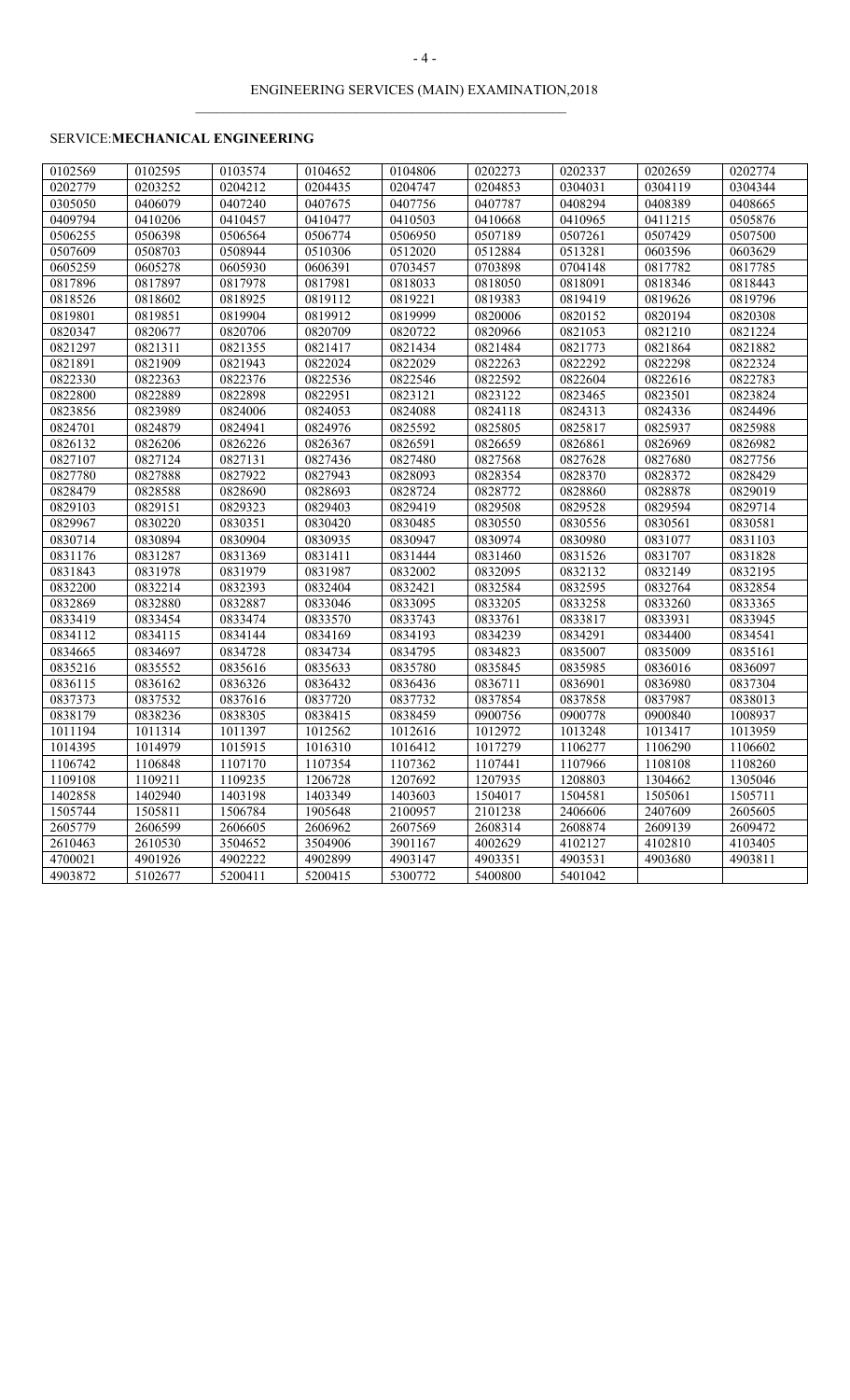$\mathcal{L}_\text{max} = \mathcal{L}_\text{max} = \mathcal{L}_\text{max} = \mathcal{L}_\text{max} = \mathcal{L}_\text{max} = \mathcal{L}_\text{max} = \mathcal{L}_\text{max} = \mathcal{L}_\text{max} = \mathcal{L}_\text{max} = \mathcal{L}_\text{max} = \mathcal{L}_\text{max} = \mathcal{L}_\text{max} = \mathcal{L}_\text{max} = \mathcal{L}_\text{max} = \mathcal{L}_\text{max} = \mathcal{L}_\text{max} = \mathcal{L}_\text{max} = \mathcal{L}_\text{max} = \mathcal{$ 

# SERVICE:**ELECTRICAL ENGINEERING**

| 0105540 | 0106703 | 0206100 | 0206105 | 0206145 | 0206155 | 0206195 | 0206314 | 0206522 |
|---------|---------|---------|---------|---------|---------|---------|---------|---------|
| 0206545 | 0206660 | 0307189 | 0307971 | 0308093 | 0411966 | 0412534 | 0412555 | 0412748 |
| 0413124 | 0413982 | 0514013 | 0514082 | 0515243 | 0515488 | 0515522 | 0515536 | 0516383 |
| 0606620 | 0607259 | 0607389 | 0609075 | 0609255 | 0706070 | 0706088 | 0706145 | 0706422 |
| 0707124 | 0708097 | 0708133 | 0838588 | 0838595 | 0838613 | 0838847 | 0838881 | 0838903 |
| 0838913 | 0838918 | 0838983 | 0838992 | 0839035 | 0839147 | 0839207 | 0839220 | 0839235 |
| 0839302 | 0839413 | 0839519 | 0839537 | 0839543 | 0839550 | 0839601 | 0839636 | 0839732 |
| 0839847 | 0839874 | 0839900 | 0839937 | 0840007 | 0840016 | 0840107 | 0840128 | 0840482 |
| 0840504 | 0840575 | 0840665 | 0840798 | 0840872 | 0840984 | 0841050 | 0841099 | 0841141 |
| 0841331 | 0841385 | 0841482 | 0841501 | 0841576 | 0841641 | 0841764 | 0841784 | 0841808 |
| 0841903 | 0841934 | 0841988 | 0842035 | 0842038 | 0842048 | 0842068 | 0842095 | 0842159 |
| 0842178 | 0842272 | 0842276 | 0842314 | 0842453 | 0842476 | 0842504 | 0842564 | 0842638 |
| 0842644 | 0842725 | 0842743 | 0842856 | 0842859 | 0842975 | 0843127 | 0843335 | 0843354 |
| 0843428 | 0843452 | 0843528 | 0843705 | 0843727 | 0843803 | 0843845 | 0843984 | 0844013 |
| 0844024 | 0844092 | 0844093 | 0844105 | 0844256 | 0844263 | 0844325 | 0844369 | 0844393 |
| 0844432 | 0844439 | 0844496 | 0844654 | 0844722 | 0844787 | 0844812 | 0844922 | 0844925 |
| 0844928 | 0844994 | 0845053 | 0845059 | 0845075 | 0845083 | 0845110 | 0845136 | 0845163 |
| 0845354 | 0845458 | 0845483 | 0845492 | 0845572 | 0845628 | 0845648 | 0845715 | 0845723 |
| 0845786 | 0845796 | 0845914 | 0845982 | 0846028 | 0846075 | 0846245 | 0846269 | 0846285 |
| 0846312 | 0846341 | 0846410 | 0846496 | 0846504 | 0846664 | 0846721 | 0846725 | 0846749 |
| 0846853 | 0846993 | 0847170 | 0847342 | 0847371 | 0847381 | 0847442 | 0847767 | 0847863 |
| 0847899 | 0847903 | 0847992 | 0848024 | 0848034 | 0848040 | 0848189 | 0848250 | 0848282 |
| 0848321 | 0848350 | 0848508 | 0848540 | 0848622 | 0848650 | 0848708 | 0848788 | 0848807 |
| 0848831 | 0848915 | 0848956 | 0848980 | 0849116 | 0849214 | 0849259 | 0849313 | 0849415 |
| 0849427 | 0849439 | 0849497 | 0849681 | 0849741 | 0849836 | 0849879 | 0850000 | 0850007 |
| 0850075 | 0850195 | 0901716 | 1017815 | 1018007 | 1018786 | 1018873 | 1019315 | 1019867 |
| 1019910 | 1020061 | 1020158 | 1020305 | 1020381 | 1020432 | 1020619 | 1020721 | 1021020 |
| 1021053 | 1021599 | 1022358 | 1022687 | 1022869 | 1022984 | 1023753 | 1023761 | 1024191 |
| 1024471 | 1024895 | 1024902 | 1024908 | 1024958 | 1025320 | 1025617 | 1027297 | 1027314 |
| 1027655 | 1110208 | 1110260 | 1110292 | 1110315 | 1110316 | 1110906 | 1110941 | 1110959 |
| 1111069 | 1111096 | 1111359 | 1111433 | 1111527 | 1111630 | 1112060 | 1112156 | 1112239 |
| 1112353 | 1112514 | 1112529 | 1112568 | 1112573 | 1113055 | 1113318 | 1113575 | 1113616 |
| 1113634 | 1113643 | 1113654 | 1114378 | 1212623 | 1212720 | 1305738 | 1305927 | 1306862 |
| 1404124 | 1404461 | 1404721 | 1404807 | 1507837 | 1508130 | 1508480 | 1508804 | 1509749 |
| 1509896 | 1906897 | 2408064 | 2408324 | 2610878 | 2610881 | 2611281 | 2611384 | 2611474 |
| 2611631 | 2611752 | 2612651 | 2613166 | 2613262 | 2613461 | 2613544 | 2613737 | 3505382 |
| 3505850 | 3506013 | 3506095 | 4104239 | 4105402 | 4105730 | 4500584 | 4904420 | 4904531 |
| 4904705 | 4904809 | 4905118 | 4905154 | 5001958 | 5001987 | 5104683 | 5104742 | 5104955 |
| 5105377 | 5105478 | 5105541 | 5105571 | 5106294 | 5401701 |         |         |         |